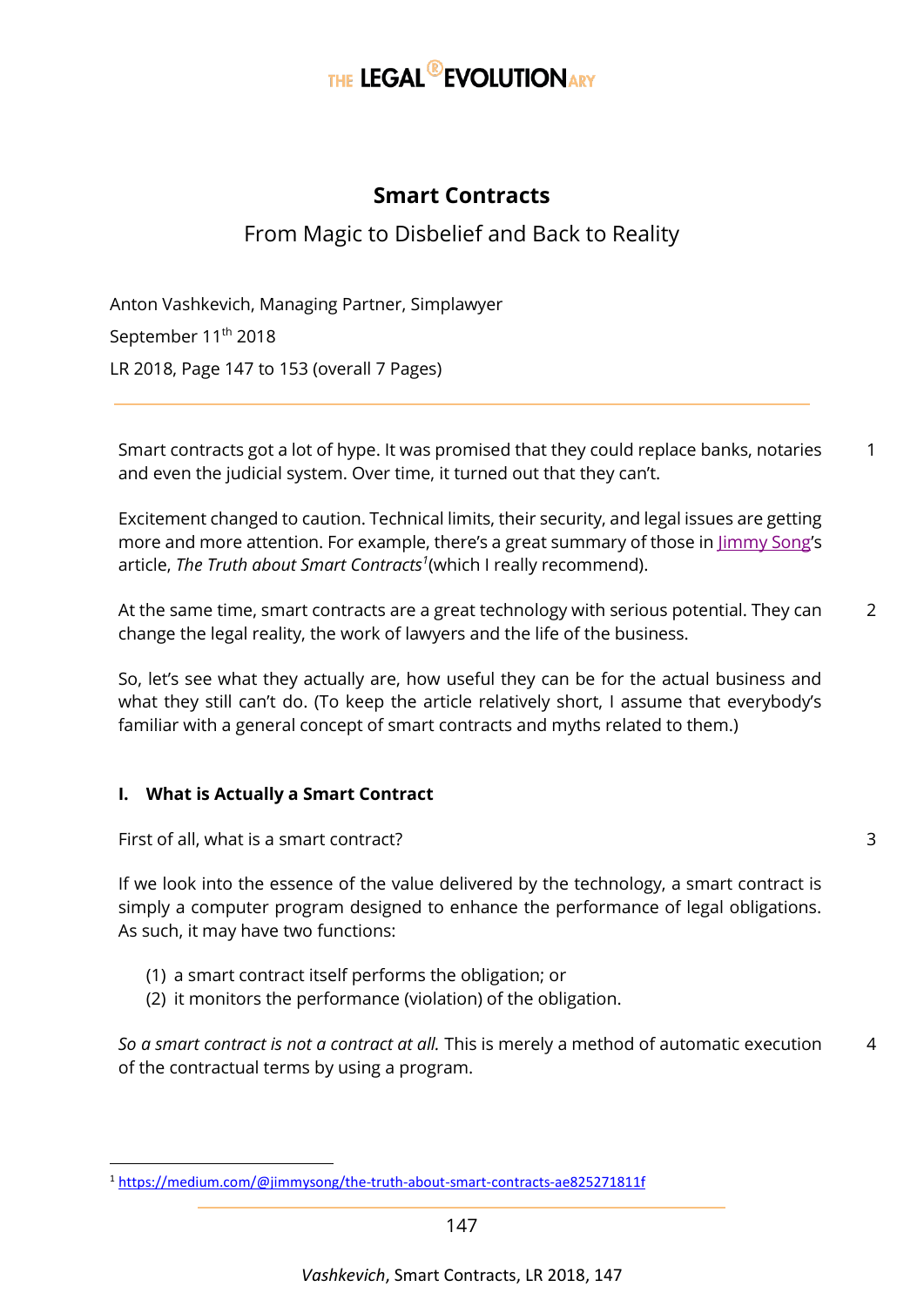*And a smart contract is not smart at all.* Smart contracts are a "smart" solution because there is no need for other party's cooperation to perform their obligations. But there's obviously not much of intelligence — smart contracts, at least their current generation, cannot decide or take into account, for example, true intentions of the parties. (There is still not much resemblance with Wall-E's level of automation.) 5

And it's okay. Neither can an ordinary contract. This job is left for mediators and judiciary system.

#### **II. True Value**

Smart contracts suffered a lot from marketing. The promises were to get rid of lawyers and judges, "the middleman" and every legal inefficiency. Obviously, when the promises were tested against the real cases, the results turned out to be disappointing. But still, there's a huge value that that is already available. 6

Smart contracts are about making the obligation self-fulfilling and unambiguous.

A self-fulfilling term helps to depend less on the counterparties' discretion and, frankly, their mood. It leaves them less chance not to pay, hide important facts or miss the deadline.

When discretion and personal participation in obligations can be taken away, a business gets significant extra benefits: more reliable cash flow, greater control over receivables and accounts payable for the business, fewer mistakes and less litigation in the future. 8

The litigation itself, if it the parties would have to face it, would be different to a large extent. Where the obligations are set out in computer code, there is no room for playing with interpretations. (Though straightforwardness of smart contacts may be a concern in some scenarios, still for most of the cases less ambiguity is definitely a feature rather than a bug.) 9

#### **III. Use Cases**

What does the value translate to?

Typical scenarios, we got used to, were based on blockchain hype. They're usually associated with ICO or hypothetical use cases from cryptocurrency economy, where everybody has crypto coins on their hands and their exchange rate would not typically change by 10% overnight (this might be in future, but we're not there yet).

But true potential lies where smart contracts meet regular (fiat) money and real-world off-chain economy. 11

10

7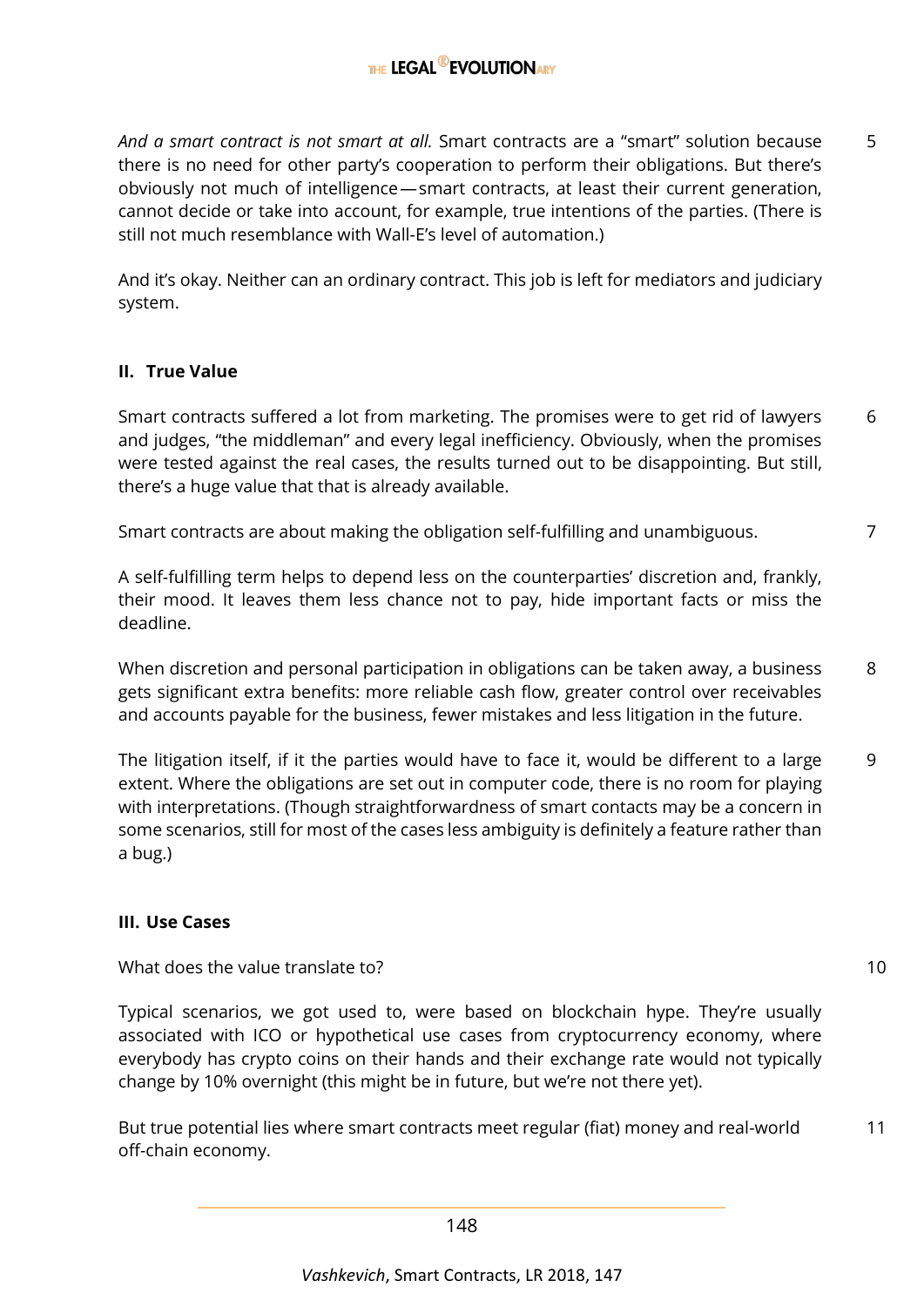#### **1. Payments**

The most obvious function of smart contracts is automating payments. As soon as it becomes possible to get digital data about a certain event, the related payment can be launched by a smart contract. 12

For example, payments under supply agreement against an agreed entry into ERP-system; lease with multiple flexible variables; letter of credit; guarantee; insurance; penalty provisions, etc. We engineered the supply of easily measurable utilities like electricity or water. 13

Naturally, to use fiat currencies (and not only crypto) you would need to ingrate a smart contract with a payer's bank API. But this is in most cases feasible and there are already numerous similar projects — Barclays and Wave had already made the first letter of credit transaction by using smart contracts in 2016.<sup>2</sup> This was repeated by HSBC and Bank of America later. 14

#### **2. Tracking**

There are endless scenarios where parties need to know about the other party's performance. This information can be valuable on its own or as data for a smart contract algorithm. 15

Supply contracts can be enhanced by RFID for faster delivery acceptance and GPS-trackers for locating. Recording consumption, measuring assets physical parameters (temperature, acceleration, weight, etc.), defining their location is becoming the basis for automatic contract feedback (such as payment, approvals, notices and commands to IoTdevices). 16

#### **3. Autofeedback**

1

With technologies becoming cheaper the offline world is shrinking. Things can not only provide information about themselves but also actively accept external commands. 17

In simpler scenarios, IOT-connected assets can reduce their functionality in case of contract violation. For example, a leased tractor after several defaulted payments and numerous notices may just refuse to start (which though happens from time to time even without internet). 18

<sup>2</sup> https://www.ibtimes.co.uk/barclays-wave-complete-worlds-first-blockchain-trade-finance-transaction-1580086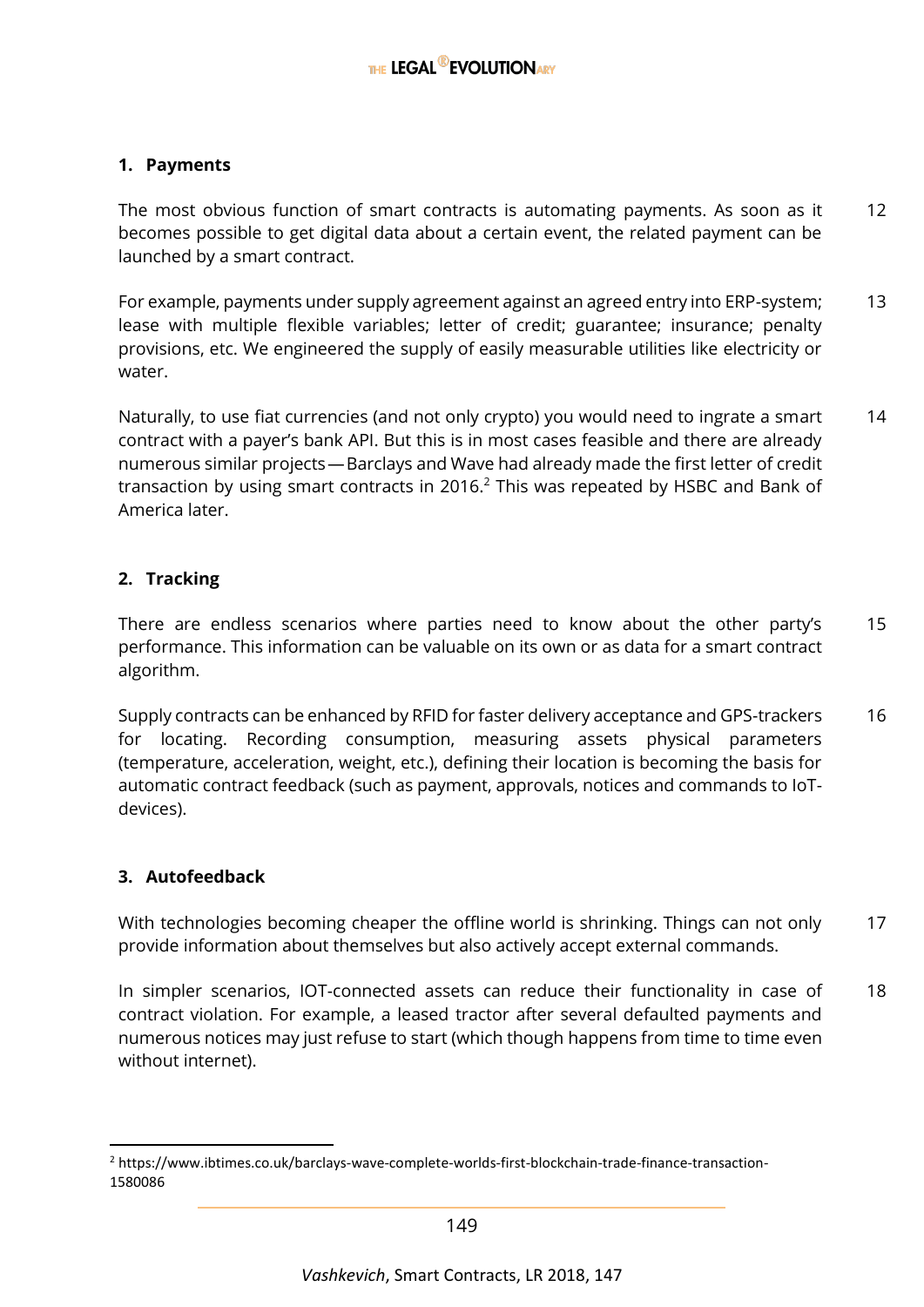This gives a better protection against asset-related contract violations.

#### **4. Records**

Another important function that can be automated with smart contracts is making legally significant records and sending legal notices. As these may influence other obligations such as payments, delivery and so on, their timeliness may be critical. Records can be made into private systems like ERP (about a delivery for example). Potentially public registers may also become open for external updates (e.g. about the change of ownership), which can be carried out by smart contracts. 19

#### **5. Corporate Law**

Smart contracts can become a solid foundation for internal corporate automation. Shareholders agreements with self-fulfilling options, deadlock resolution mechanisms and permanent monitoring of measurable obligations; internal regulations that are approved in the form of structured data mixed with snippets of code; automated articles of association and corporate resolutions — that all may become an integrated smart legal system for a company. 20

#### **IV. Going Off-chain**

Most of the world is not yet absorbed by the blockchain matrix. It is not completely tokenized under a single standard. Neither cryptocurrencies are ready and needed to become the unified settlement tool. So how do we utilize legal automation? 21

Since blockchain currently works only with the internal data, it has to be connected to external information, banks, IoT assets. This is usually done through Oracles, software or hardware "connectors".

There are a few challenges related to oracles. One is purely practical — you need to find the equipment that would be compatible with your blockchain and integrate smoothly with the automated business process. 22

Another is trust. The parties need to make sure they trust the external information and have appropriate procedures in place in case this trust is compromised. 23

While both these challenges with merging blockchain and the rest of the world are manageable, there may be an entirely alternative approach. Smart contracts can be built without blockchain altogether. 24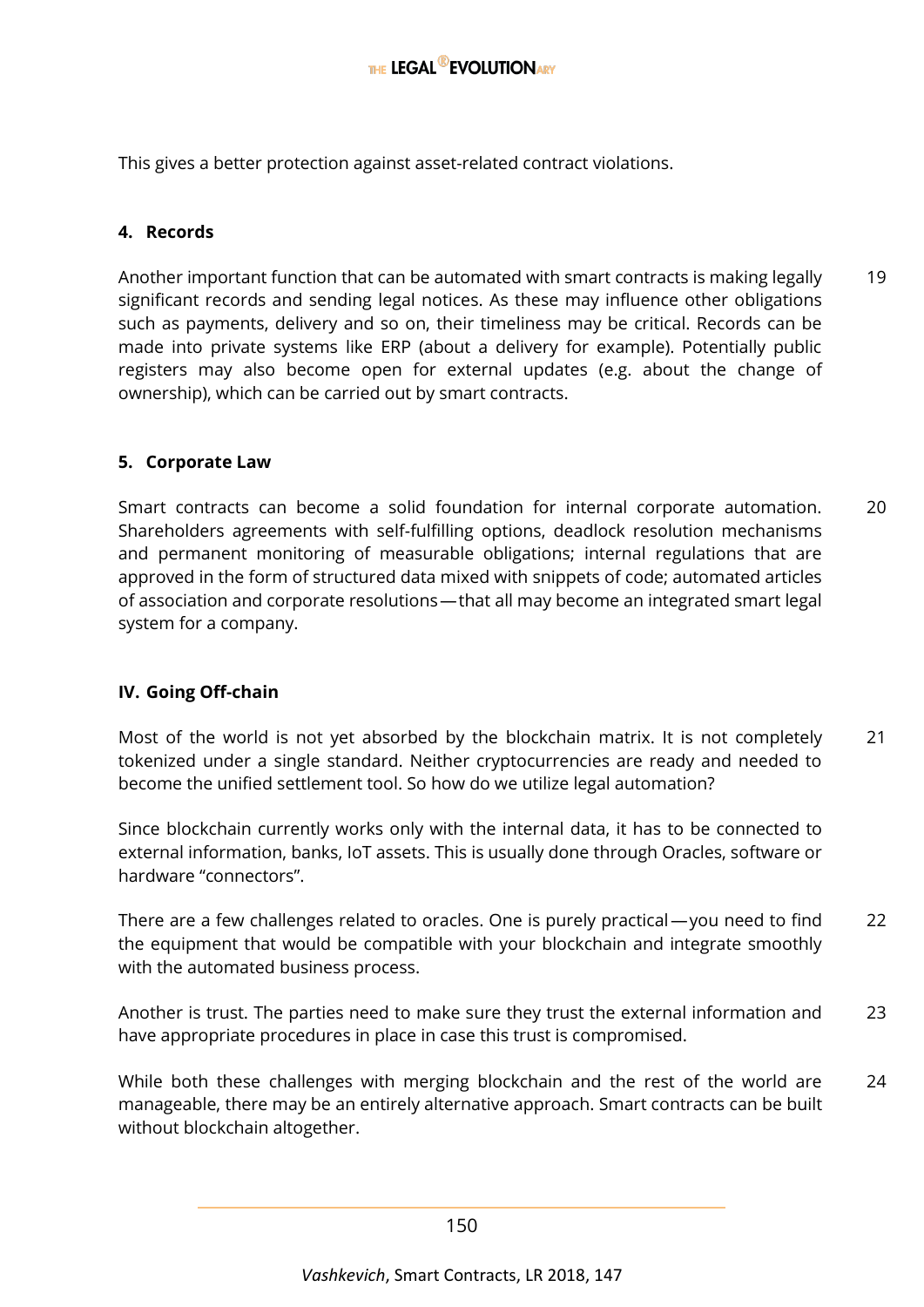Although we got used to the thought that blockchain is going to change our lives, it makes sense to consider whether you really need this technology. For example, large groups of companies can build entire systems of smart contracts and smart corporate regulations for their own internal settlements and operations completely off-chain. The same option could be acceptable for centralized solutions (e.g. platforms) by a more trusted mediator such as a bank. 25

Blockchain features are more relevant for independent parties', arm's length relations (and needless to say that in most cases this would be a private network, not public).

## **V. Legal Implications**

When it comes to implementing smart contracts in anything more than a test project, a question arises: is it legal? 26

### **1. Smart Contracts and the Law**

There are a few approaches to smart contracts on the legislative level. Most of the countries don't make much fuss of the technology. As long as the parties understand what they're doing, they can agree to automate their contract. After all, margin calls and paid online services are examples of smart-contract-type legal automation. No amendments to laws are required. 27

And that makes sense. The nature of smart contracts does not limit the possibility of using standard legal concepts that would be applicable to ordinary contracts — good faith, frustration etc.

Some of the countries try to regulate smart contracts or clarify their status. The legislators' attempts range from (1) considering smart contracts a sub-type of a written contract and setting proprieties of versions between code and natural language and to (2) inventing special definitions and unnecessary rules based on limited understanding of Ethereum whitepaper intro. 28

So, on average the attitude is generally positive and the automated contracts legal prospects depend mostly on the parties and their lawyers.

#### **2. Legal Integration of Smart Contracts**

There are a few legal models of using smart contracts. 29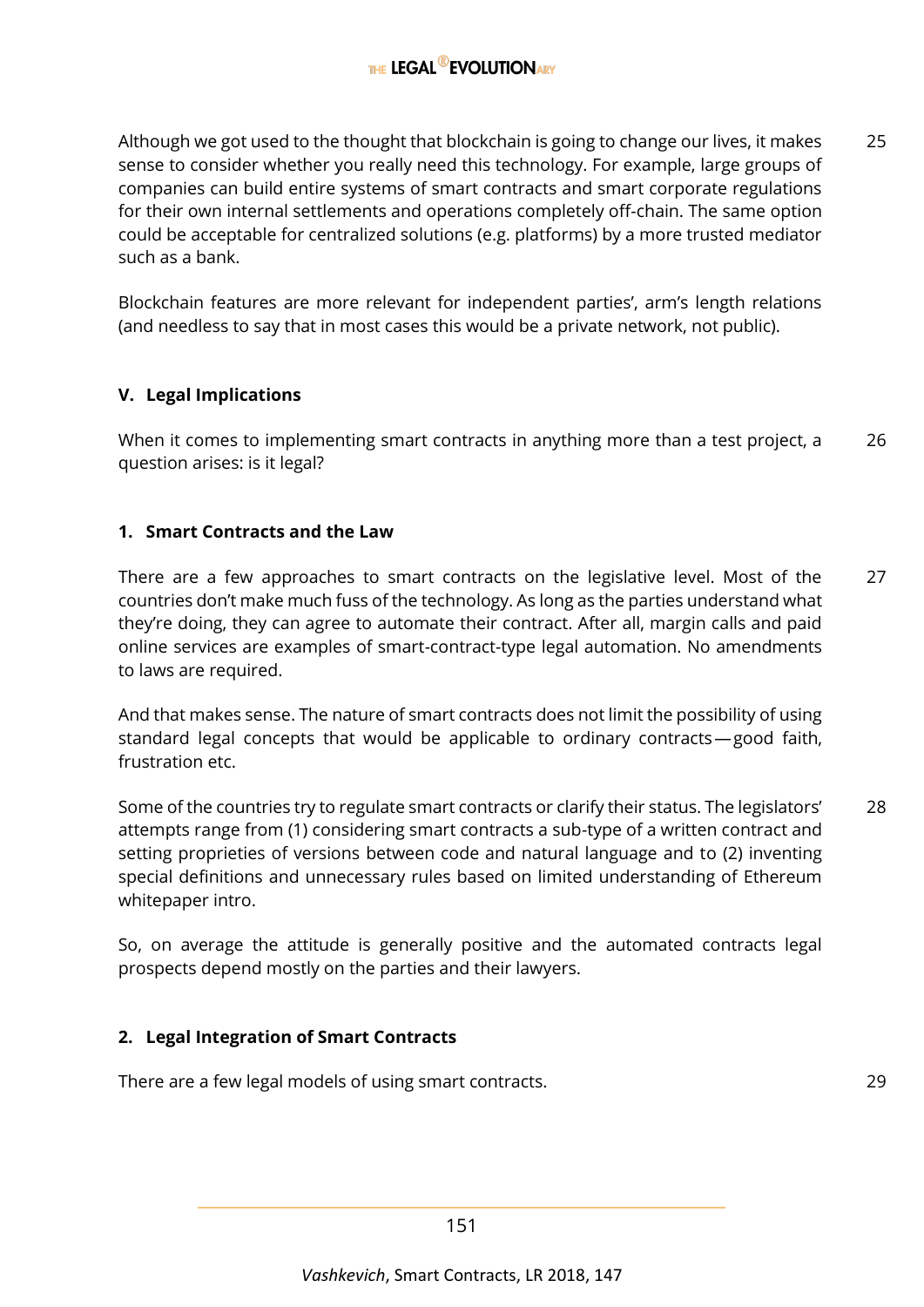#### **a. Code Only**

The most straightforward tactic is to have only a smart contract code as a single source of the parties' arrangements. "Code is Law". Today, however, it is unlikely that bare code may be close to sufficient in real-world contracts. The parties still need provisions that can hardly be defined or enforced with a formal programming language: e.g. force majeure, assignment, arbitration, etc. Even the simplest ICO algorithms are accompanied by legalese terms and conditions. 30

This may change in the future when M2M (machine to machine) smart contracts would be common.

#### **b. English + Code**

Now the most viable method though is a combination of a legal framework in a natural language (i.e. English) and the code. The document, in this case, would include a reference to an identifiable program (for example, blockchain name and a contract address). The code can be supplemented by a description of the logic behind it. 31

With this architecture, the parties should take care about mechanisms to resolve conflicts between code and text or indications of sensors; testing and monitoring procedures; debugging; situations where the automated rules may be paused or amended, etc.

#### **c. Code + English**

Different in style, but similar in essence, there is a third approach that I think is going to take off—which is including text in code. This is what smart contracts on Corda blockchain may look now. There is Legal Code in programming language and Legal Prose in a humanreadable language. The beauty of this model is consolidating automatic and classic textual rules into one instance. 32

#### **VI. Smart contracts and Lawyers**

Legal automation will surely upgrade business efficiency and change the work of lawyers. But how well-grounded are those chills about lawyers who will lose their jobs or have to learn to programme? Let's see. 33

Creating a smart contract essentially is just developing a computer program. The perfect team should consist of developers and lawyers (with a basic understanding of the technology). The lawyers' role together with the tech specialists would be to understand technical limitations and possibilities and develop a legal architecture — what is automated, what the risks are, how they may be mitigated. The programmers in their turn 34